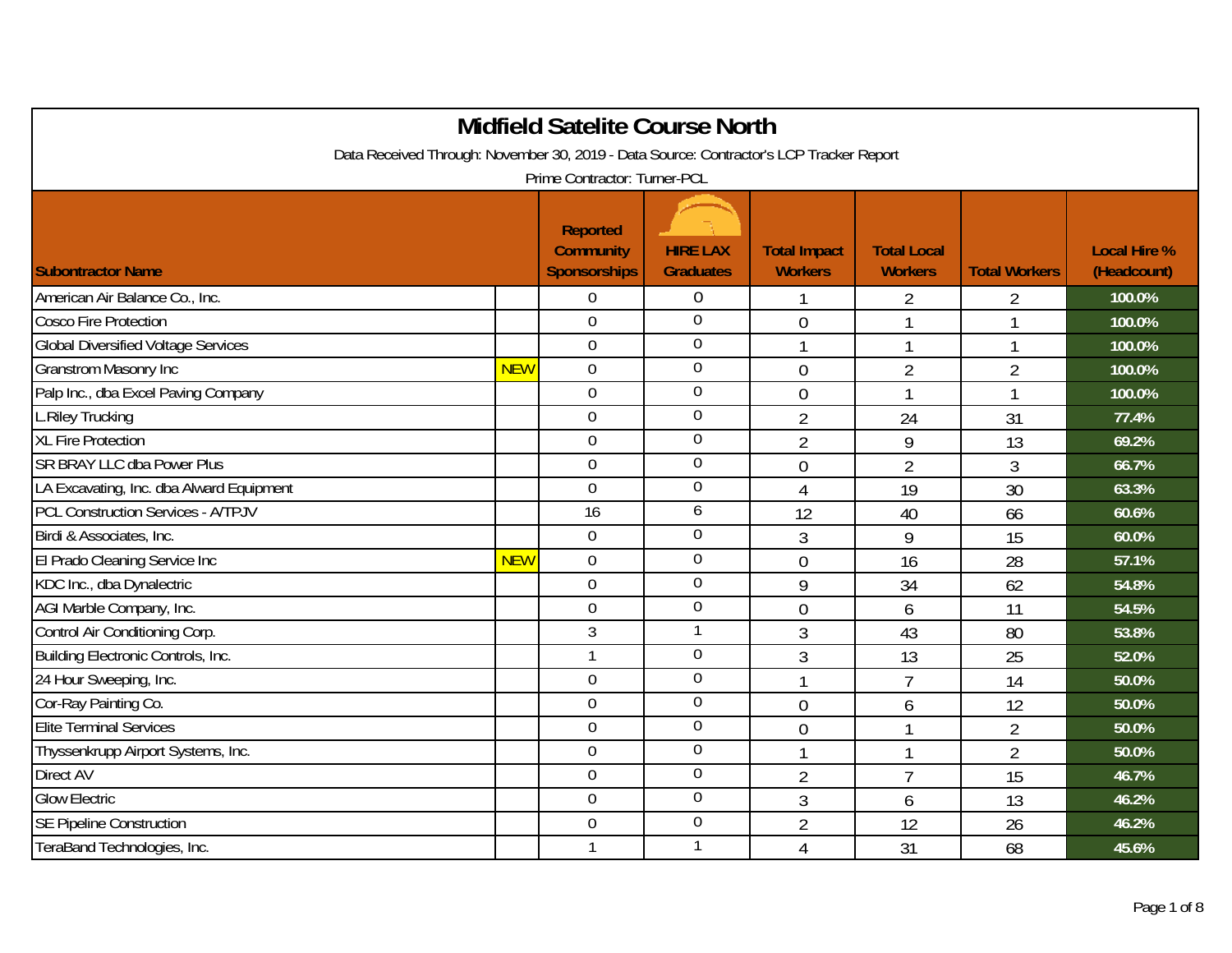| <b>Midfield Satelite Course North</b><br>Data Received Through: November 30, 2019 - Data Source: Contractor's LCP Tracker Report |  |                                                            |                                     |                                       |                                      |                      |                                    |  |  |
|----------------------------------------------------------------------------------------------------------------------------------|--|------------------------------------------------------------|-------------------------------------|---------------------------------------|--------------------------------------|----------------------|------------------------------------|--|--|
| Prime Contractor: Turner-PCL                                                                                                     |  |                                                            |                                     |                                       |                                      |                      |                                    |  |  |
| <b>Subontractor Name</b>                                                                                                         |  | <b>Reported</b><br><b>Community</b><br><b>Sponsorships</b> | <b>HIRE LAX</b><br><b>Graduates</b> | <b>Total Impact</b><br><b>Workers</b> | <b>Total Local</b><br><b>Workers</b> | <b>Total Workers</b> | <b>Local Hire %</b><br>(Headcount) |  |  |
| Diversified Production Services, Inc.                                                                                            |  | $\overline{0}$                                             | $\boldsymbol{0}$                    | 4                                     | 13                                   | 29                   | 44.8%                              |  |  |
| <b>Comet Electric</b>                                                                                                            |  | $\overline{0}$                                             | $\overline{0}$                      | $\mathbf{1}$                          | 18                                   | 41                   | 43.9%                              |  |  |
| <b>Techno Coatings</b>                                                                                                           |  | $\overline{0}$                                             | $\overline{0}$                      | $\mathbf 0$                           | $\overline{7}$                       | 16                   | 43.8%                              |  |  |
| California Earth Transport, Inc.                                                                                                 |  | $\mathbf 0$                                                | $\overline{0}$                      | 14                                    | 71                                   | 163                  | 43.6%                              |  |  |
| West Coast Firestopping, Inc.                                                                                                    |  | $\mathbf 0$                                                | $\mathbf 0$                         | $\overline{2}$                        | 6                                    | 14                   | 42.9%                              |  |  |
| GEC <sub>2</sub>                                                                                                                 |  | $\overline{0}$                                             | $\overline{0}$                      | 10                                    | 53                                   | 124                  | 42.7%                              |  |  |
| Safe Scaffolding                                                                                                                 |  | $\mathbf 0$                                                | $\boldsymbol{0}$                    | 5                                     | 13                                   | 32                   | 40.6%                              |  |  |
| Apex Cabling Inc                                                                                                                 |  | $\overline{0}$                                             | $\boldsymbol{0}$                    |                                       | $\overline{2}$                       | 5                    | 40.0%                              |  |  |
| Bielski Specialty Services, Inc.                                                                                                 |  | $\mathbf 0$                                                | $\boldsymbol{0}$                    | $\overline{0}$                        | $\overline{2}$                       | 5                    | 40.0%                              |  |  |
| Conti Corporation                                                                                                                |  | $\overline{0}$                                             | $\boldsymbol{0}$                    | $\overline{0}$                        | 6                                    | 15                   | 40.0%                              |  |  |
| ISEC, Inc.                                                                                                                       |  | 1                                                          | 1                                   | 12                                    | 42                                   | 105                  | 40.0%                              |  |  |
| San-Mar Construction Co., Inc.                                                                                                   |  | 3                                                          | $\overline{0}$                      | $\overline{4}$                        | 36                                   | 92                   | 39.1%                              |  |  |
| <b>Top End Constructors</b>                                                                                                      |  | $\overline{0}$                                             | $\overline{0}$                      | $\overline{0}$                        | 16                                   | 41                   | 39.0%                              |  |  |
| CSI Electrical Contractors, Inc.                                                                                                 |  | $\mathbf 0$                                                | $\overline{0}$                      | $\overline{2}$                        | $\overline{7}$                       | 18                   | 38.9%                              |  |  |
| Steve Bubalo Construction Co.                                                                                                    |  | $\overline{2}$                                             | $\overline{0}$                      | 6                                     | 14                                   | 36                   | 38.9%                              |  |  |
| Vellutini Corp dba Royal Electric Company                                                                                        |  | $\mathbf 0$                                                | $\boldsymbol{0}$                    | $\mathbf 1$                           | 12                                   | 31                   | 38.7%                              |  |  |
| Infinity Drywall Contracting, Inc.                                                                                               |  | $\mathbf{1}$                                               | 1                                   | $\overline{0}$                        | 5                                    | 13                   | 38.5%                              |  |  |
| Alert Insulation Co., Inc.                                                                                                       |  | $\mathbf 0$                                                | $\overline{0}$                      |                                       | 8                                    | 21                   | 38.1%                              |  |  |
| Alameda Construction Services, Inc.                                                                                              |  | $\overline{0}$                                             | $\mathbf 0$                         | 3                                     | 12                                   | 32                   | 37.5%                              |  |  |
| R&R Masonry, Inc.                                                                                                                |  | $\mathbf 0$                                                | $\boldsymbol{0}$                    | $\overline{2}$                        | 12                                   | 32                   | 37.5%                              |  |  |
| Helix Electric, Inc.                                                                                                             |  | $\mathbf{1}$                                               | 1                                   | 18                                    | 104                                  | 278                  | 37.4%                              |  |  |
| Pan-Pacific Mechanical                                                                                                           |  | $\mathbf 0$                                                | $\boldsymbol{0}$                    | $\boldsymbol{0}$                      | 10                                   | 27                   | 37.0%                              |  |  |
| Murrco Construction, Inc.                                                                                                        |  | $\overline{2}$                                             | $\boldsymbol{0}$                    | 3                                     | 17                                   | 46                   | 37.0%                              |  |  |
| RJ&J Construction, Inc.                                                                                                          |  | $\overline{0}$                                             | $\overline{0}$                      | 3                                     | 11                                   | 30                   | 36.7%                              |  |  |
| Borbon, Inc.                                                                                                                     |  | $\overline{0}$                                             | $\overline{0}$                      | $\overline{4}$                        | 19                                   | 52                   | 36.5%                              |  |  |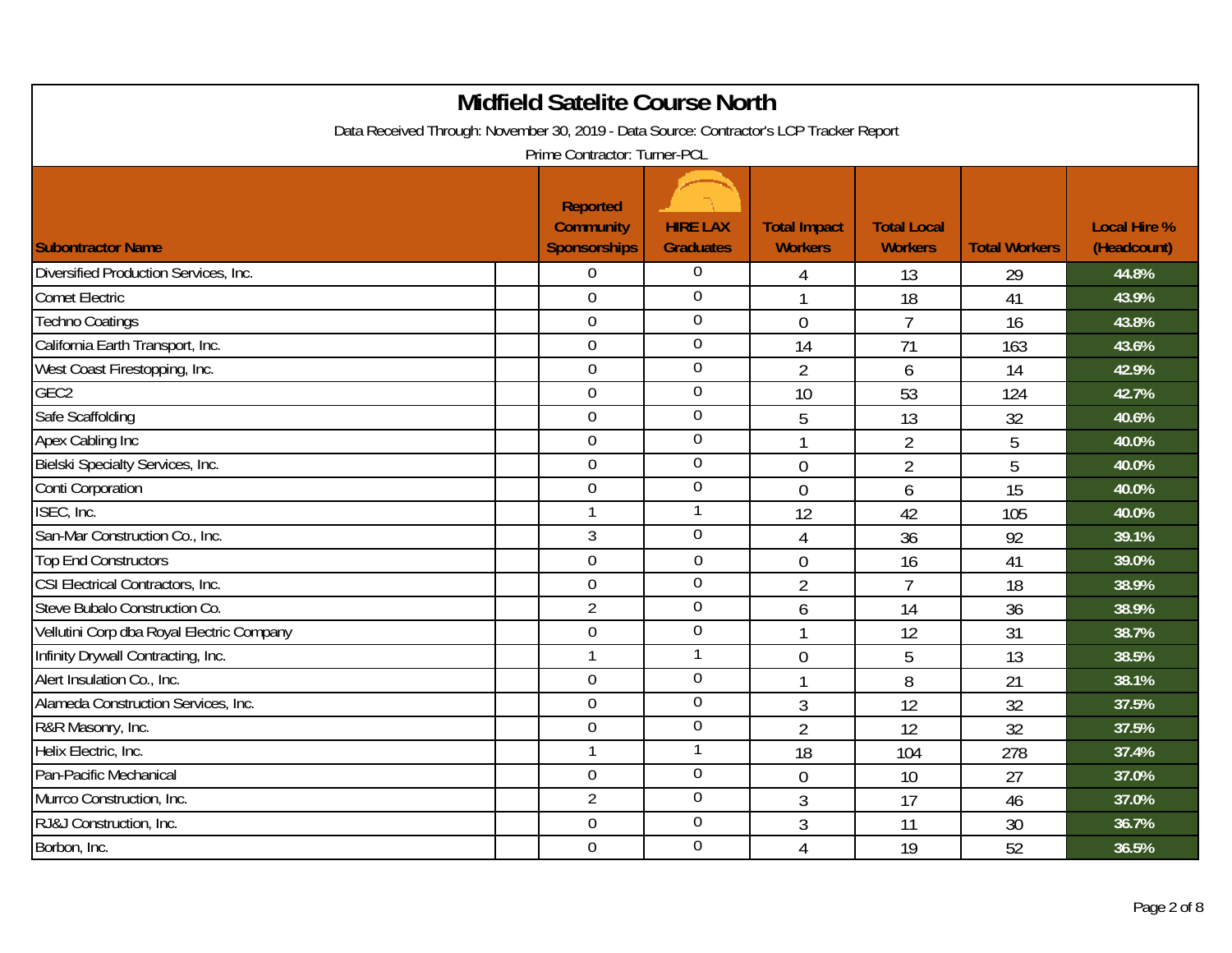| <b>Midfield Satelite Course North</b><br>Data Received Through: November 30, 2019 - Data Source: Contractor's LCP Tracker Report |  |                                                            |                                     |                                       |                                      |                      |                                    |  |
|----------------------------------------------------------------------------------------------------------------------------------|--|------------------------------------------------------------|-------------------------------------|---------------------------------------|--------------------------------------|----------------------|------------------------------------|--|
|                                                                                                                                  |  | Prime Contractor: Turner-PCL                               |                                     |                                       |                                      |                      |                                    |  |
| <b>Subontractor Name</b>                                                                                                         |  | <b>Reported</b><br><b>Community</b><br><b>Sponsorships</b> | <b>HIRE LAX</b><br><b>Graduates</b> | <b>Total Impact</b><br><b>Workers</b> | <b>Total Local</b><br><b>Workers</b> | <b>Total Workers</b> | <b>Local Hire %</b><br>(Headcount) |  |
| Blue Iron Foundations & Shoring LLC                                                                                              |  | $\overline{0}$                                             | $\overline{0}$                      | 2                                     | 4                                    | 11                   | 36.4%                              |  |
| Environmental Construction Group, Inc.                                                                                           |  | $\overline{0}$                                             | $\overline{0}$                      | $\mathbf{1}$                          | 12                                   | 33                   | 36.4%                              |  |
| Tahlequah Steel                                                                                                                  |  | $\overline{0}$                                             | $\overline{0}$                      | 5                                     | 18                                   | 50                   | 36.0%                              |  |
| <b>Taft Electric Company</b>                                                                                                     |  | $\overline{0}$                                             | $\overline{0}$                      | $\overline{7}$                        | 19                                   | 53                   | 35.8%                              |  |
| Martinez Steel Corporation                                                                                                       |  | $\overline{0}$                                             | $\mathbf 0$                         | 1                                     | 29                                   | 81                   | 35.8%                              |  |
| Courtney Inc.                                                                                                                    |  | $\overline{0}$                                             | $\overline{0}$                      | $\overline{0}$                        | 5                                    | 14                   | 35.7%                              |  |
| Muhlhauser Steel, Inc.                                                                                                           |  | $\overline{0}$                                             | $\mathbf 0$                         | 3                                     | 22                                   | 63                   | 34.9%                              |  |
| PCL Construction B- Tunnel/Concrete                                                                                              |  | $\overline{0}$                                             | $\overline{0}$                      | $\overline{4}$                        | 10                                   | 29                   | 34.5%                              |  |
| NorthStar Contracting Group, Inc.                                                                                                |  | $\mathbf 0$                                                | $\boldsymbol{0}$                    | $\overline{0}$                        | 12                                   | 35                   | 34.3%                              |  |
| Saddleback Waterproofing                                                                                                         |  | $\overline{0}$                                             | $\overline{0}$                      | $\overline{2}$                        | 12                                   | 35                   | 34.3%                              |  |
| Northwest Excavating, Inc.                                                                                                       |  | $\overline{0}$                                             | $\mathbf 0$                         | $\overline{0}$                        | 1                                    | 3                    | 33.3%                              |  |
| Upland Contracting, Inc.                                                                                                         |  | $\Omega$                                                   | $\boldsymbol{0}$                    | $\overline{0}$                        | $\overline{2}$                       | 6                    | 33.3%                              |  |
| Valley Waterproofing, Inc.                                                                                                       |  | $\overline{0}$                                             | $\mathbf 0$                         | $\overline{0}$                        | $\mathbf{1}$                         | 3                    | 33.3%                              |  |
| Penhall Company                                                                                                                  |  | $\overline{0}$                                             | $\overline{0}$                      | 3                                     | 24                                   | 73                   | 32.9%                              |  |
| Best Contracting Services, Inc.                                                                                                  |  | $\overline{0}$                                             | $\boldsymbol{0}$                    | 9                                     | 58                                   | 177                  | 32.8%                              |  |
| <b>Granite Construction Company</b>                                                                                              |  | $\overline{4}$                                             | $\mathbf{1}$                        | 25                                    | 117                                  | 364                  | 32.1%                              |  |
| Anning-Johnson Company                                                                                                           |  | $\mathbf{1}$                                               | $\overline{0}$                      | $\overline{4}$                        | 16                                   | 50                   | 32.0%                              |  |
| <b>Concrete Coring Company</b>                                                                                                   |  | $\overline{0}$                                             | $\mathbf 0$                         | 1                                     | 8                                    | 25                   | 32.0%                              |  |
| Southwest Steel of California, Inc.                                                                                              |  | $\overline{0}$                                             | $\mathbf 0$                         | $\overline{2}$                        | 24                                   | 75                   | 32.0%                              |  |
| Gonsalves & Santucci dba Conco                                                                                                   |  | 3                                                          | $\mathbf{1}$                        | 14                                    | 115                                  | 361                  | 31.9%                              |  |
| Crown Fence Co.                                                                                                                  |  | $\overline{0}$                                             | $\mathbf 0$                         | 1                                     | 14                                   | 44                   | 31.8%                              |  |
| McDonough Construction Rentals, Inc.                                                                                             |  | $\overline{0}$                                             | $\mathbf 0$                         | 1                                     | $\overline{7}$                       | 22                   | 31.8%                              |  |
| Mike Zarp, Inc.                                                                                                                  |  | $\overline{0}$                                             | $\mathbf 0$                         | 3                                     | 13                                   | 41                   | 31.7%                              |  |
| Sign Age Identity Systems, Inc.                                                                                                  |  | $\overline{0}$                                             | $\overline{0}$                      | 1                                     | 6                                    | 19                   | 31.6%                              |  |
| <b>South Coast Specialty Construction</b>                                                                                        |  | $\mathbf 0$                                                | $\overline{0}$                      | $\overline{0}$                        | 5                                    | 16                   | 31.3%                              |  |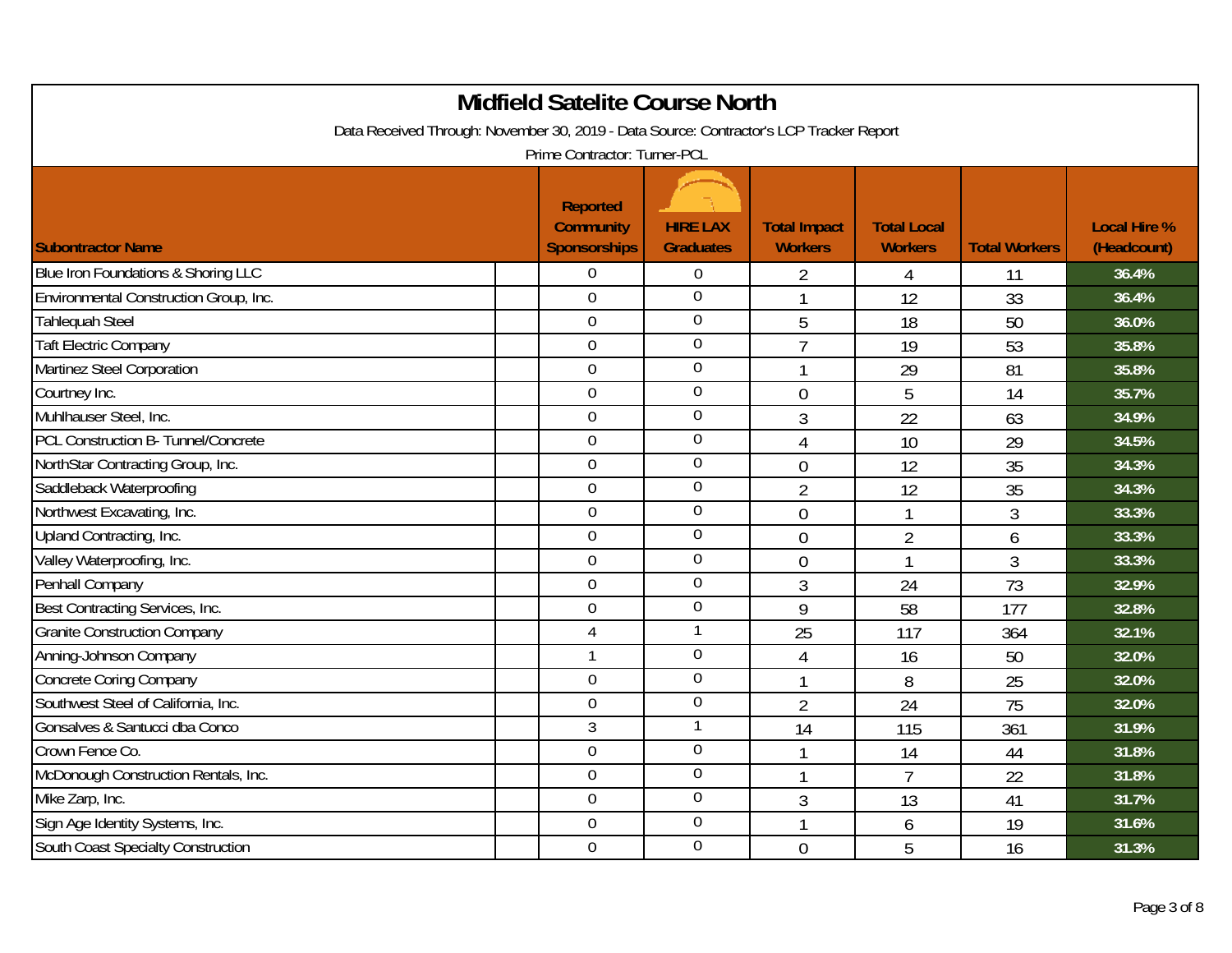| <b>Midfield Satelite Course North</b>                                                                                   |                                                            |                                     |                                       |                                      |                      |                                    |  |  |  |
|-------------------------------------------------------------------------------------------------------------------------|------------------------------------------------------------|-------------------------------------|---------------------------------------|--------------------------------------|----------------------|------------------------------------|--|--|--|
| Data Received Through: November 30, 2019 - Data Source: Contractor's LCP Tracker Report<br>Prime Contractor: Turner-PCL |                                                            |                                     |                                       |                                      |                      |                                    |  |  |  |
| <b>Subontractor Name</b>                                                                                                | <b>Reported</b><br><b>Community</b><br><b>Sponsorships</b> | <b>HIRE LAX</b><br><b>Graduates</b> | <b>Total Impact</b><br><b>Workers</b> | <b>Total Local</b><br><b>Workers</b> | <b>Total Workers</b> | <b>Local Hire %</b><br>(Headcount) |  |  |  |
| Cowelco                                                                                                                 | 1                                                          | $\mathbf 0$                         | $\overline{2}$                        | 9                                    | 29                   | 31.0%                              |  |  |  |
| Premier Tile & Marble                                                                                                   | $\overline{0}$                                             | $\overline{0}$                      | 1                                     | 11                                   | 36                   | 30.6%                              |  |  |  |
| Malcolm Drilling Co., Inc.                                                                                              | $\mathbf 0$                                                | $\overline{0}$                      | $\overline{4}$                        | 20                                   | 66                   | 30.3%                              |  |  |  |
| <b>Wolverine Fire Protection Co</b>                                                                                     | 4                                                          | $\overline{4}$                      | $\overline{7}$                        | 18                                   | 60                   | 30.0%                              |  |  |  |
| <b>Gerdau Reinforcing Steel</b>                                                                                         | $\overline{4}$                                             | $\boldsymbol{0}$                    | 9                                     | 47                                   | 157                  | 29.9%                              |  |  |  |
| <b>NOR-CAL Pipeline Services</b>                                                                                        | $\overline{0}$                                             | $\overline{0}$                      | $\overline{2}$                        | 19                                   | 64                   | 29.7%                              |  |  |  |
| McGuire Contracting, Inc.                                                                                               | $\overline{2}$                                             | $\mathbf{1}$                        | 8                                     | 63                                   | 217                  | 29.0%                              |  |  |  |
| Zolnay Insulation, Inc.                                                                                                 | $\overline{0}$                                             | $\boldsymbol{0}$                    | $\overline{0}$                        | 9                                    | 31                   | 29.0%                              |  |  |  |
| <b>Griffith Company</b>                                                                                                 | $\overline{2}$                                             | $\boldsymbol{0}$                    | 15                                    | 72                                   | 250                  | 28.8%                              |  |  |  |
| Otis Elevator Company                                                                                                   | $\overline{0}$                                             | $\overline{0}$                      | $\overline{4}$                        | 31                                   | 108                  | 28.7%                              |  |  |  |
| Corradini Corp                                                                                                          | $\overline{0}$                                             | $\boldsymbol{0}$                    |                                       | $\sqrt{4}$                           | 14                   | 28.6%                              |  |  |  |
| Machado & Sons Construction, Inc.                                                                                       | $\mathbf 0$                                                | $\mathbf 0$                         | 1                                     | $\overline{2}$                       | $\overline{7}$       | 28.6%                              |  |  |  |
| Performance Contracting, Inc.                                                                                           | $\overline{0}$                                             | $\overline{0}$                      | 28                                    | 112                                  | 392                  | 28.6%                              |  |  |  |
| Bagatelos Glass Systems, Inc.                                                                                           | 3                                                          | 1                                   | 1                                     | 13                                   | 46                   | 28.3%                              |  |  |  |
| <b>Shoring Engineers</b>                                                                                                | $\overline{0}$                                             | $\boldsymbol{0}$                    | $\overline{4}$                        | 39                                   | 139                  | 28.1%                              |  |  |  |
| LNA Concrete Structures, Inc.                                                                                           | $\overline{0}$                                             | $\boldsymbol{0}$                    | $\overline{3}$                        | 8                                    | 29                   | 27.6%                              |  |  |  |
| <b>Brady Company</b>                                                                                                    | $\overline{0}$                                             | $\mathbf 0$                         | $\overline{2}$                        | 10                                   | 37                   | 27.0%                              |  |  |  |
| Bryton Engineering & Grading, Inc. dba Premiere                                                                         | $\overline{0}$                                             | $\boldsymbol{0}$                    | $\mathbf{1}$                          | 9                                    | 34                   | 26.5%                              |  |  |  |
| Coast Insulation Contractor, Inc. dba Coast Building Products                                                           | $\mathbf 0$                                                | $\boldsymbol{0}$                    | $\overline{0}$                        | 6                                    | 23                   | 26.1%                              |  |  |  |
| A Power Sweeping, Inc.                                                                                                  | $\overline{0}$                                             | $\mathbf 0$                         | $\overline{0}$                        | $\mathbf{1}$                         | $\overline{4}$       | 25.0%                              |  |  |  |
| Crown Corr, Inc.                                                                                                        | $\mathbf 0$                                                | $\overline{0}$                      | $\overline{2}$                        | 8                                    | 32                   | 25.0%                              |  |  |  |
| <b>Farwest Insulation Contracting</b>                                                                                   | $\boldsymbol{0}$                                           | $\overline{0}$                      | $\overline{2}$                        | 3                                    | 12                   | 25.0%                              |  |  |  |
| Karcher Insulation, Inc.                                                                                                | $\mathbf 0$                                                | $\boldsymbol{0}$                    | 1                                     | $\overline{2}$                       | 8                    | 25.0%                              |  |  |  |
| Kellar Sweeping, Inc.                                                                                                   | $\overline{0}$                                             | $\overline{0}$                      | $\overline{0}$                        | $\mathbf{1}$                         | 4                    | 25.0%                              |  |  |  |
| <b>PG Cutting Services</b>                                                                                              | 1                                                          | $\overline{0}$                      | $\overline{0}$                        | $\overline{2}$                       | 8                    | 25.0%                              |  |  |  |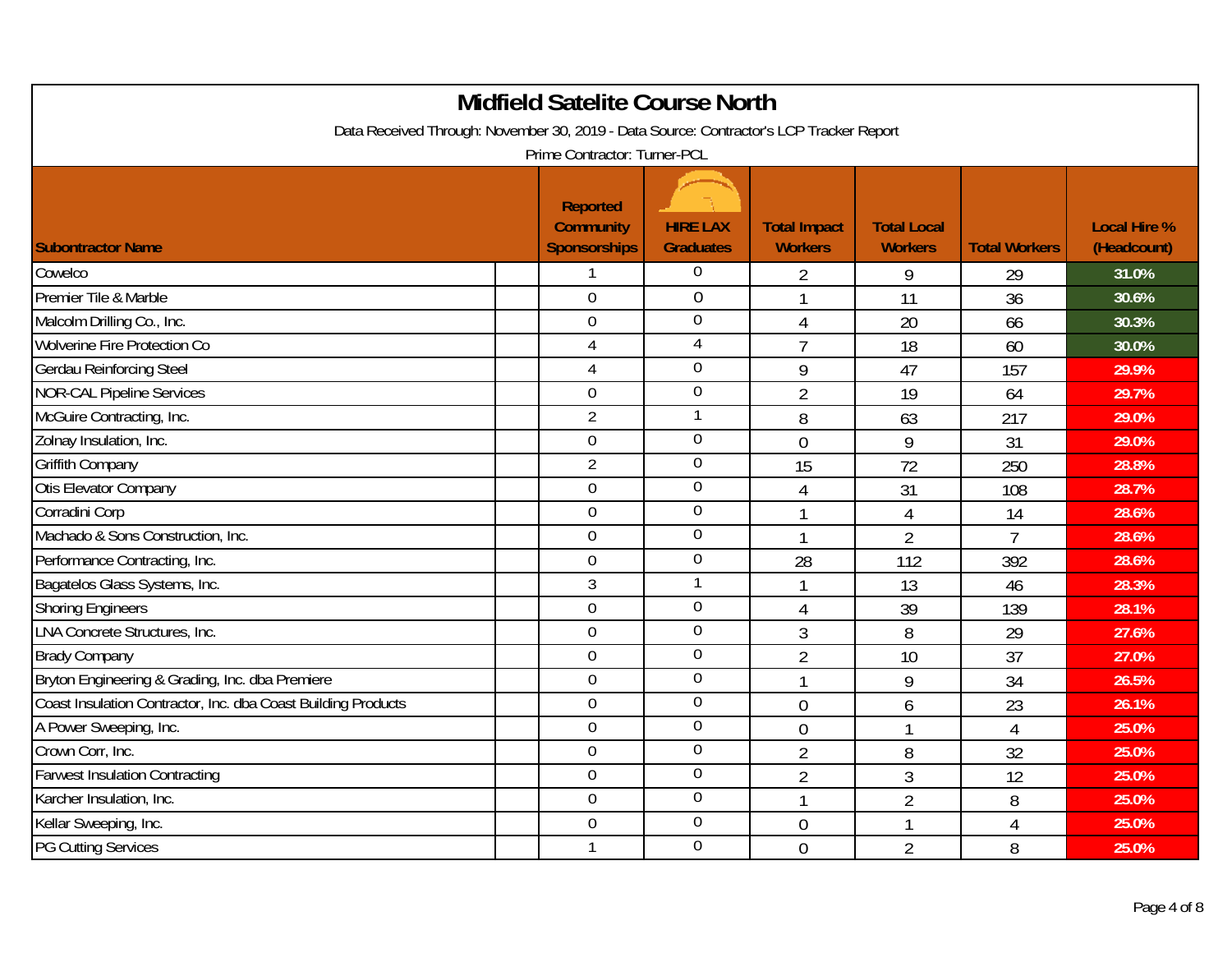| <b>Midfield Satelite Course North</b><br>Data Received Through: November 30, 2019 - Data Source: Contractor's LCP Tracker Report |                                                            |                                     |                                       |                                      |                      |                                    |  |  |
|----------------------------------------------------------------------------------------------------------------------------------|------------------------------------------------------------|-------------------------------------|---------------------------------------|--------------------------------------|----------------------|------------------------------------|--|--|
|                                                                                                                                  | Prime Contractor: Turner-PCL                               |                                     |                                       |                                      |                      |                                    |  |  |
| <b>Subontractor Name</b>                                                                                                         | <b>Reported</b><br><b>Community</b><br><b>Sponsorships</b> | <b>HIRE LAX</b><br><b>Graduates</b> | <b>Total Impact</b><br><b>Workers</b> | <b>Total Local</b><br><b>Workers</b> | <b>Total Workers</b> | <b>Local Hire %</b><br>(Headcount) |  |  |
| Silverado Tile and Stone, Inc.                                                                                                   | 0                                                          | $\boldsymbol{0}$                    | $\boldsymbol{0}$                      | 3                                    | 12                   | 25.0%                              |  |  |
| Sterndahl Enterprises, Inc.                                                                                                      | $\overline{0}$                                             | $\mathbf 0$                         | $\overline{2}$                        | 10                                   | 40                   | 25.0%                              |  |  |
| Throop Lightweight Fill, Inc.                                                                                                    | $\overline{0}$                                             | $\overline{0}$                      | $\overline{0}$                        | $\mathbf{1}$                         | $\overline{4}$       | 25.0%                              |  |  |
| W.A. Rasic Construction Company, Inc.                                                                                            | $\overline{0}$                                             | $\mathbf 0$                         | $\mathbf 0$                           | $\overline{2}$                       | 8                    | 25.0%                              |  |  |
| Zefiro Corporation                                                                                                               | $\overline{0}$                                             | $\mathbf 0$                         | $\overline{0}$                        | $\overline{2}$                       | 8                    | 25.0%                              |  |  |
| Signature Flooring, Inc.                                                                                                         | $\overline{0}$                                             | $\mathbf 0$                         | 1                                     | 10                                   | 41                   | 24.4%                              |  |  |
| Karcher Interiors Systems, Inc.                                                                                                  | 2                                                          | $\overline{2}$                      | 1                                     | 5                                    | 21                   | 23.8%                              |  |  |
| Traffic Management, Inc.                                                                                                         | $\overline{0}$                                             | $\boldsymbol{0}$                    | $\mathbf 0$                           | 5                                    | 21                   | 23.8%                              |  |  |
| Merli Concrete Pumping                                                                                                           | $\mathbf 0$                                                | $\boldsymbol{0}$                    | $\overline{0}$                        | $\overline{4}$                       | 17                   | 23.5%                              |  |  |
| Conco Pumping, Inc.                                                                                                              | $\mathbf{1}$                                               | $\mathbf 0$                         | 1                                     | $\overline{7}$                       | 30                   | 23.3%                              |  |  |
| Limbach Company LC                                                                                                               | 0                                                          | $\boldsymbol{0}$                    | 6                                     | 35                                   | 150                  | 23.3%                              |  |  |
| Allied Steel Co., Inc.                                                                                                           | $\mathbf{1}$                                               | 1                                   | $\overline{4}$                        | 20                                   | 87                   | 23.0%                              |  |  |
| <b>Schuff Steel</b>                                                                                                              | $\overline{4}$                                             | $\mathbf{1}$                        | 9                                     | 45                                   | 199                  | 22.6%                              |  |  |
| <b>Applied Engineering Concepts</b>                                                                                              | $\overline{0}$                                             | $\mathbf 0$                         | $\mathbf 0$                           | $\overline{2}$                       | 9                    | 22.2%                              |  |  |
| <b>Clevland Marble LP</b>                                                                                                        | $\overline{0}$                                             | $\boldsymbol{0}$                    | $\overline{0}$                        | $\overline{7}$                       | 32                   | 21.9%                              |  |  |
| Air Conditioning Control Systems, Inc.                                                                                           | $\overline{0}$                                             | $\boldsymbol{0}$                    | $\overline{0}$                        | $\mathbf{1}$                         | 5                    | 20.0%                              |  |  |
| Bill Carr Surveys, Inc.                                                                                                          | $\overline{0}$                                             | $\mathbf 0$                         | $\overline{0}$                        | 1                                    | 5                    | 20.0%                              |  |  |
| GeoDesign, Inc.                                                                                                                  | $\overline{0}$                                             | $\boldsymbol{0}$                    | $\overline{2}$                        | 3                                    | 15                   | 20.0%                              |  |  |
| KM3N-B dba Terra-Petra                                                                                                           | $\overline{0}$                                             | $\mathbf 0$                         | $\overline{0}$                        | 1                                    | 5                    | 20.0%                              |  |  |
| Nold's Equipment                                                                                                                 | $\overline{0}$                                             | $\boldsymbol{0}$                    | 1                                     | $\mathbf{1}$                         | 5                    | 20.0%                              |  |  |
| Sequoia Consultants Inc                                                                                                          | $\overline{0}$                                             | $\mathbf 0$                         | $\overline{0}$                        | 3                                    | 15                   | 20.0%                              |  |  |
| TechCorr USA Management, LLC                                                                                                     | 0                                                          | $\boldsymbol{0}$                    | $\mathbf 0$                           | $\mathbf{1}$                         | 5                    | 20.0%                              |  |  |
| Blois Construction, Inc.                                                                                                         | $\overline{2}$                                             | $\mathbf{1}$                        | $\overline{2}$                        | 10                                   | 52                   | 19.2%                              |  |  |
| Orange County Plastering Company                                                                                                 | $\mathbf{1}$                                               | 1                                   | 5                                     | 12                                   | 63                   | 19.0%                              |  |  |
| Rosendin Electric Inc                                                                                                            | $\mathbf 0$                                                | $\overline{0}$                      | 1                                     | 3                                    | 16                   | 18.8%                              |  |  |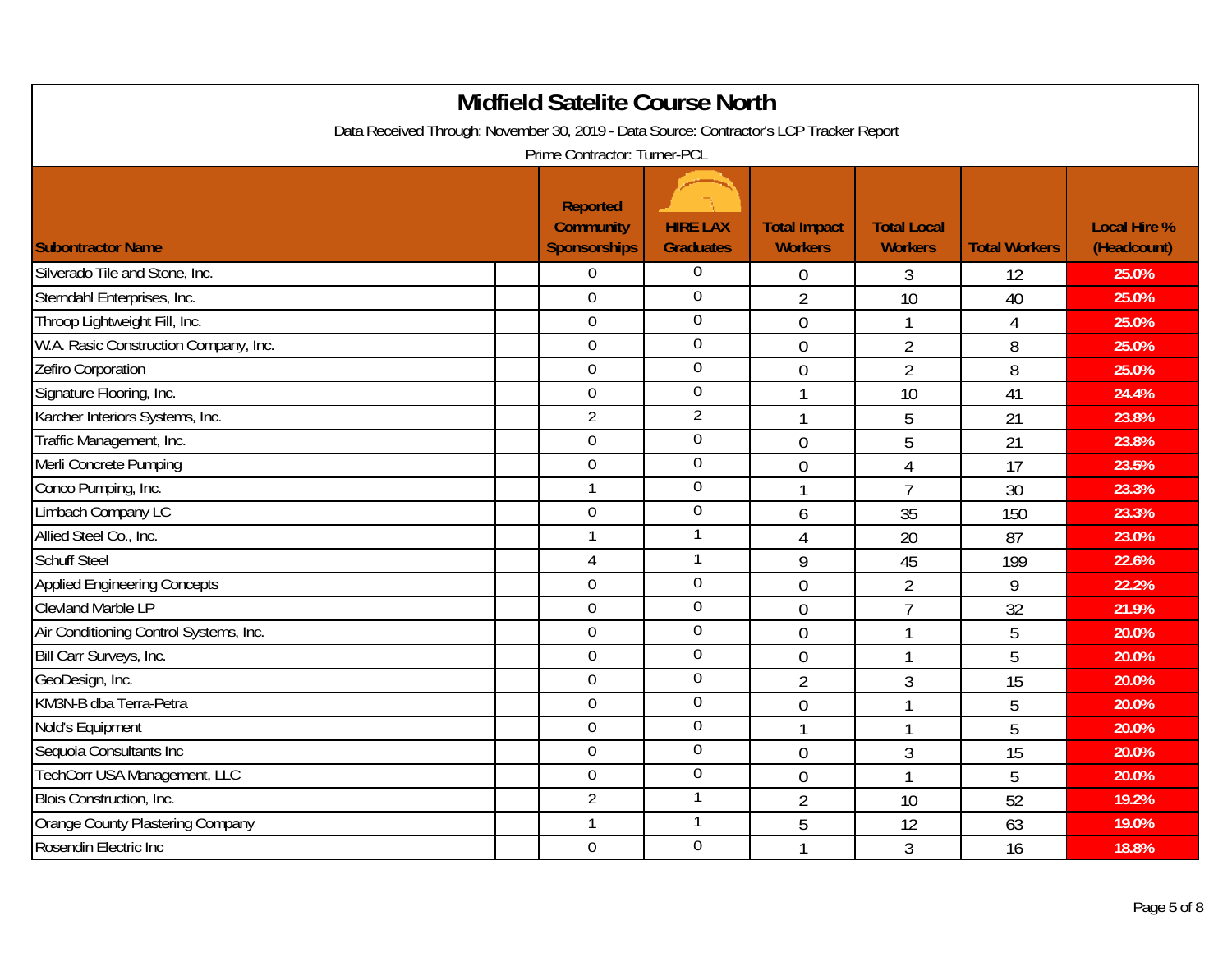| <b>Midfield Satelite Course North</b>                                                                                   |                                                            |                                     |                                       |                                      |                      |                                    |  |  |  |
|-------------------------------------------------------------------------------------------------------------------------|------------------------------------------------------------|-------------------------------------|---------------------------------------|--------------------------------------|----------------------|------------------------------------|--|--|--|
| Data Received Through: November 30, 2019 - Data Source: Contractor's LCP Tracker Report<br>Prime Contractor: Turner-PCL |                                                            |                                     |                                       |                                      |                      |                                    |  |  |  |
| <b>Subontractor Name</b>                                                                                                | <b>Reported</b><br><b>Community</b><br><b>Sponsorships</b> | <b>HIRE LAX</b><br><b>Graduates</b> | <b>Total Impact</b><br><b>Workers</b> | <b>Total Local</b><br><b>Workers</b> | <b>Total Workers</b> | <b>Local Hire %</b><br>(Headcount) |  |  |  |
| Bigge Crane and Rigging Co.                                                                                             | $\boldsymbol{0}$                                           | $\boldsymbol{0}$                    | 2                                     | 3                                    | 17                   | 17.6%                              |  |  |  |
| <b>Austin Enterprise</b>                                                                                                | $\overline{0}$                                             | $\overline{0}$                      | $\overline{0}$                        | 8                                    | 47                   | 17.0%                              |  |  |  |
| Rouch Rebar, Inc.                                                                                                       | $\overline{0}$                                             | $\overline{0}$                      | $\overline{0}$                        | 1                                    | 6                    | 16.7%                              |  |  |  |
| Vertical Access, Inc.                                                                                                   | $\overline{0}$                                             | $\overline{0}$                      | 1                                     | 9                                    | 56                   | 16.1%                              |  |  |  |
| Commercial Scaffolding of CA, Inc.                                                                                      | $\overline{0}$                                             | $\mathbf 0$                         | $\mathbf 0$                           | $\overline{4}$                       | 25                   | 16.0%                              |  |  |  |
| RMA Group, Inc.                                                                                                         | $\overline{0}$                                             | $\overline{0}$                      | 1                                     | 5                                    | 35                   | 14.3%                              |  |  |  |
| RR Leonard Company                                                                                                      | $\mathbf 0$                                                | $\boldsymbol{0}$                    | $\mathbf 0$                           | $\mathbf{1}$                         | $\overline{7}$       | 14.3%                              |  |  |  |
| Martin Integrated                                                                                                       | $\mathbf 0$                                                | $\boldsymbol{0}$                    | $\overline{0}$                        | 6                                    | 44                   | 13.6%                              |  |  |  |
| Murray Company                                                                                                          | $\overline{0}$                                             | $\boldsymbol{0}$                    | $\overline{0}$                        | 10                                   | 77                   | 13.0%                              |  |  |  |
| Ampco North, Inc.                                                                                                       | $\overline{0}$                                             | $\mathbf 0$                         | $\overline{0}$                        | 1                                    | 8                    | 12.5%                              |  |  |  |
| Pfeiler & Associates Engineers, Inc.                                                                                    | $\mathbf 0$                                                | $\mathbf 0$                         | $\mathbf 0$                           | $\overline{2}$                       | 16                   | 12.5%                              |  |  |  |
| RJ Lalonde, Inc.                                                                                                        | $\overline{0}$                                             | $\mathbf 0$                         | $\overline{2}$                        | $\overline{2}$                       | 16                   | 12.5%                              |  |  |  |
| Martin Bros./Marcowall, Inc.                                                                                            | $\overline{0}$                                             | $\overline{0}$                      | $\mathbf{1}$                          | $\overline{2}$                       | 17                   | 11.8%                              |  |  |  |
| <b>Badger Daylighting</b>                                                                                               | $\overline{0}$                                             | $\boldsymbol{0}$                    | $\mathbf 0$                           | $\overline{2}$                       | 19                   | 10.5%                              |  |  |  |
| J.R. Construction                                                                                                       | $\overline{0}$                                             | $\overline{0}$                      | $\overline{0}$                        | 1                                    | 11                   | 9.1%                               |  |  |  |
| Savala Equipment Company, Inc.                                                                                          | $\overline{0}$                                             | $\boldsymbol{0}$                    | $\overline{0}$                        | $\overline{2}$                       | 23                   | 8.7%                               |  |  |  |
| <b>Bragg Crane Service</b>                                                                                              | $\overline{0}$                                             | $\overline{0}$                      | 1                                     | 8                                    | 93                   | 8.6%                               |  |  |  |
| Doty Bros. Construction Co.                                                                                             | $\mathbf 0$                                                | $\mathbf 0$                         | 1                                     | 1                                    | 12                   | 8.3%                               |  |  |  |
| Reliable Construction Services, LLC                                                                                     | $\Omega$                                                   | $\mathbf 0$                         | $\overline{0}$                        | 1                                    | 15                   | 6.7%                               |  |  |  |
| United Riggers & Erectors, Inc.                                                                                         | $\overline{0}$                                             | $\boldsymbol{0}$                    | $\overline{0}$                        | 1                                    | 17                   | 5.9%                               |  |  |  |
| <b>Addison Equipment Rental</b>                                                                                         | $\overline{0}$                                             | $\overline{0}$                      | $\mathbf 0$                           | $\mathbf 0$                          | $\overline{2}$       | 0.0%                               |  |  |  |
| Antigo Construction, Inc.                                                                                               | $\mathbf 0$                                                | $\boldsymbol{0}$                    | $\mathbf 0$                           | $\mathbf 0$                          | $\overline{2}$       | 0.0%                               |  |  |  |
| ARS Construction Services, Inc. dba Concrete Cutting IntL.                                                              | $\overline{0}$                                             | $\mathbf 0$                         | $\overline{0}$                        | $\mathbf 0$                          | $\overline{2}$       | 0.0%                               |  |  |  |
| Ayala Boring, Inc.                                                                                                      | $\overline{0}$                                             | $\overline{0}$                      | $\overline{0}$                        | 0                                    | 11                   | 0.0%                               |  |  |  |
| B & I Equipment Rental                                                                                                  | $\boldsymbol{0}$                                           | $\overline{0}$                      | $\overline{0}$                        | 0                                    | 1                    | 0.0%                               |  |  |  |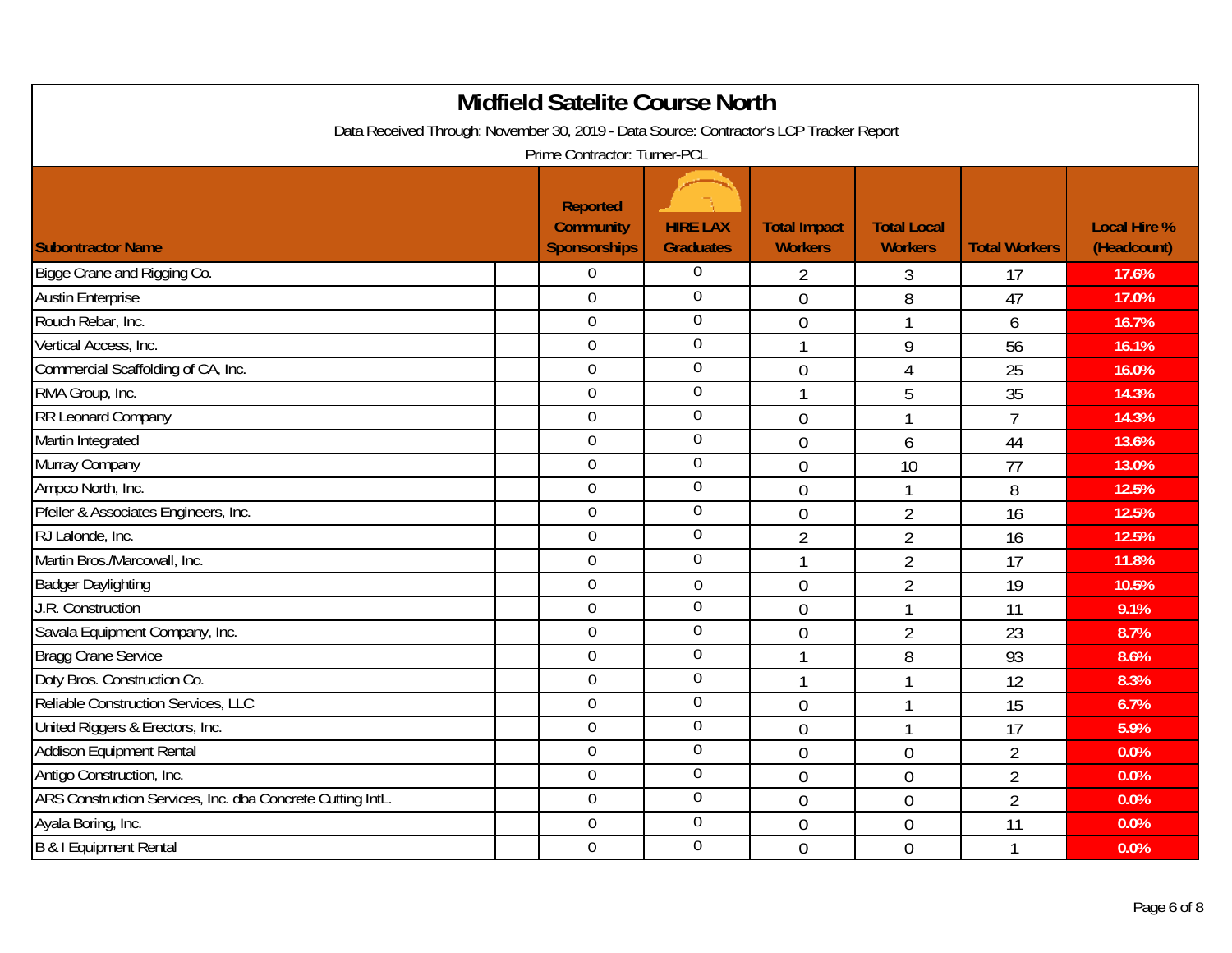| <b>Midfield Satelite Course North</b>                                                                                   |                                                            |                                     |                                       |                                      |                      |                                    |  |  |  |
|-------------------------------------------------------------------------------------------------------------------------|------------------------------------------------------------|-------------------------------------|---------------------------------------|--------------------------------------|----------------------|------------------------------------|--|--|--|
| Data Received Through: November 30, 2019 - Data Source: Contractor's LCP Tracker Report<br>Prime Contractor: Turner-PCL |                                                            |                                     |                                       |                                      |                      |                                    |  |  |  |
| <b>Subontractor Name</b>                                                                                                | <b>Reported</b><br><b>Community</b><br><b>Sponsorships</b> | <b>HIRE LAX</b><br><b>Graduates</b> | <b>Total Impact</b><br><b>Workers</b> | <b>Total Local</b><br><b>Workers</b> | <b>Total Workers</b> | <b>Local Hire %</b><br>(Headcount) |  |  |  |
| <b>BHC Crane, LLC</b>                                                                                                   | $\overline{0}$                                             | 0                                   | $\mathbf 0$                           | 0                                    | 18                   | 0.0%                               |  |  |  |
| Cascade Drilling, LP                                                                                                    | $\overline{0}$                                             | $\overline{0}$                      | $\overline{0}$                        | 0                                    | 5                    | 0.0%                               |  |  |  |
| <b>CATTRAC Construction</b>                                                                                             | $\overline{0}$                                             | $\overline{0}$                      | $\mathbf 0$                           | $\mathbf 0$                          | 1                    | 0.0%                               |  |  |  |
| Cell Crete Corporation Inc                                                                                              | $\mathbf 0$                                                | $\overline{0}$                      | $\overline{0}$                        | $\mathbf 0$                          | 8                    | 0.0%                               |  |  |  |
| Century Sweeping, Inc.                                                                                                  | $\overline{0}$                                             | $\mathbf 0$                         | $\overline{0}$                        | 0                                    | 3                    | 0.0%                               |  |  |  |
| Cindy Trump Inc., dba Lindy's Cold Planing                                                                              | $\overline{0}$                                             | $\overline{0}$                      | $\overline{0}$                        | 0                                    | $\overline{2}$       | 0.0%                               |  |  |  |
| <b>Connor Concrete Cutting and Coring</b>                                                                               | $\mathbf 0$                                                | $\boldsymbol{0}$                    | $\mathbf 0$                           | $\mathbf 0$                          | 11                   | 0.0%                               |  |  |  |
| Crane Rental Service, Inc.                                                                                              | $\mathbf 0$                                                | $\boldsymbol{0}$                    | $\overline{0}$                        | $\overline{0}$                       | 42                   | 0.0%                               |  |  |  |
| D7 Consulting Inc.                                                                                                      | $\overline{0}$                                             | $\boldsymbol{0}$                    | $\overline{0}$                        | $\overline{0}$                       | 6                    | 0.0%                               |  |  |  |
| Dean's Certified Welding, Inc.                                                                                          | $\overline{0}$                                             | $\mathbf 0$                         | $\overline{0}$                        | $\overline{0}$                       | 19                   | 0.0%                               |  |  |  |
| <b>DSM Construction Inc.</b>                                                                                            | $\overline{0}$                                             | $\mathbf 0$                         | $\mathbf 0$                           | $\mathbf 0$                          | $\overline{2}$       | 0.0%                               |  |  |  |
| <b>ECCO Equipment Corporation</b>                                                                                       | $\overline{0}$                                             | $\mathbf 0$                         | $\overline{0}$                        | $\overline{0}$                       | 1                    | 0.0%                               |  |  |  |
| <b>Electro Construction Corp</b>                                                                                        | $\overline{0}$                                             | $\boldsymbol{0}$                    | $\overline{0}$                        | 0                                    | $\overline{4}$       | 0.0%                               |  |  |  |
| <b>Exsell Sales Associates Inc</b>                                                                                      | $\overline{0}$                                             | $\mathbf 0$                         | $\overline{0}$                        | $\mathbf 0$                          | $\overline{4}$       | 0.0%                               |  |  |  |
| FasTrack Rentals, Inc.                                                                                                  | $\mathbf 0$                                                | $\boldsymbol{0}$                    | $\mathbf 0$                           | $\mathbf 0$                          | $\overline{2}$       | 0.0%                               |  |  |  |
| Fine Grade Equipment, Inc.                                                                                              | $\mathbf 0$                                                | $\boldsymbol{0}$                    | $\overline{0}$                        | $\overline{0}$                       | 11                   | 0.0%                               |  |  |  |
| G and S Mechanical USA, Inc.                                                                                            | $\overline{0}$                                             | $\boldsymbol{0}$                    | $\overline{0}$                        | $\overline{0}$                       | 5                    | 0.0%                               |  |  |  |
| G&F Concrete Cutting, Inc.                                                                                              | $\overline{0}$                                             | $\boldsymbol{0}$                    | $\overline{0}$                        | $\overline{0}$                       |                      | 0.0%                               |  |  |  |
| Golden State Boring & Pipe Jacking, Inc.                                                                                | $\overline{0}$                                             | 0                                   | $\overline{0}$                        | $\overline{0}$                       | 4                    | 0.0%                               |  |  |  |
| Griffin Contract Dewatering, LLC                                                                                        | $\overline{0}$                                             | $\boldsymbol{0}$                    | $\overline{0}$                        | 0                                    | 5                    | 0.0%                               |  |  |  |
| <b>HMT Electric Inc</b>                                                                                                 | $\mathbf 0$                                                | $\overline{0}$                      | $\overline{0}$                        | $\mathbf 0$                          | $\overline{2}$       | 0.0%                               |  |  |  |
| <b>Hydraulic Crane LLC</b>                                                                                              | $\overline{0}$                                             | $\boldsymbol{0}$                    | $\mathbf 0$                           | $\mathbf 0$                          | 5                    | 0.0%                               |  |  |  |
| <b>JLM Installation</b>                                                                                                 | $\mathbf 0$                                                | $\boldsymbol{0}$                    | $\overline{0}$                        | 0                                    | 1                    | 0.0%                               |  |  |  |
| Karcher Firestopping, Inc.                                                                                              | $\overline{0}$                                             | $\overline{0}$                      | $\mathbf 0$                           | $\overline{0}$                       |                      | 0.0%                               |  |  |  |
| Koppl Pipeline Services, Inc.                                                                                           | $\mathbf 0$                                                | $\overline{0}$                      | $\overline{0}$                        | $\overline{0}$                       | 4                    | 0.0%                               |  |  |  |